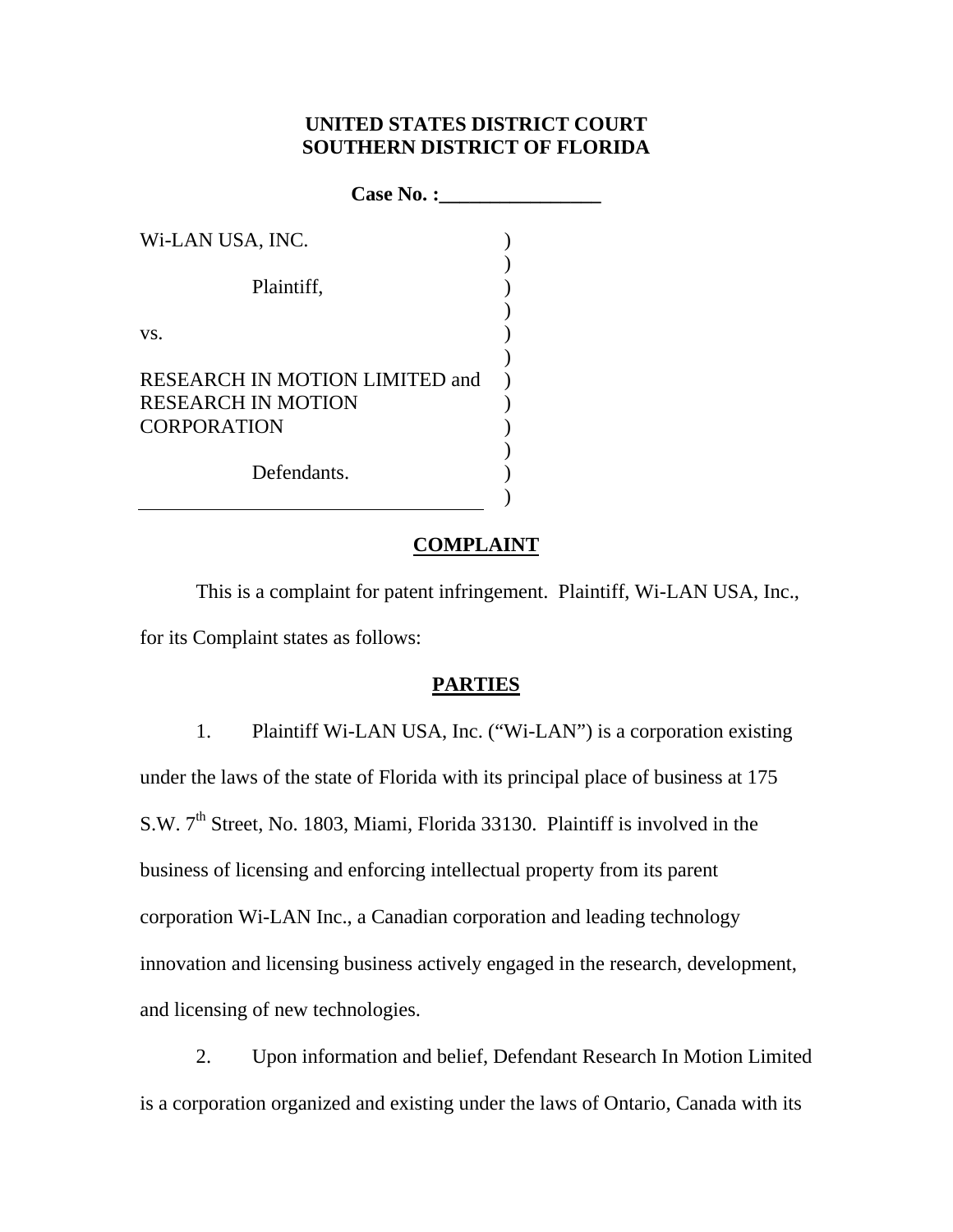principal place of business at 295 Phillip Street, Waterloo, Ontario, Canada, N2L 3W8. Defendant Research In Motion Limited directly or indirectly through subsidiaries or affiliated companies markets, distributes, manufactures, imports, sells, and/or offers to sell consumer electronic products, including mobile phones, tablets, accessories, and associated equipment and software, in this judicial district and throughout the United States.

3. Upon information and belief, Defendant Research In Motion Corporation is a corporation organized and existing under the laws of the state of Delaware with a principal place of business at 122 West John Carpenter Freeway, Suite 430, Irving, Texas 75038 and, upon information and belief, a regional place of business in Sunrise, Florida. Defendant Research In Motion Corporation directly or indirectly through subsidiaries, parents, or affiliated companies markets, distributes, manufactures, imports, sells, and/or offers to sell consumer electronic products, including mobile phones, tablets, accessories, and associated equipment and software, in this judicial district and throughout the United States.

4. Upon information and belief, Defendant Research In Motion Corporation is a wholly owned subsidiary of Defendant Research In Motion Limited and is the managing entity of the United States operations of Defendant Research In Motion Limited. Upon information and belief, Defendant Research In Motion Limited and Defendant Research In Motion Corporation share, at least some, directors and/or officers. Upon information and belief, Defendant Research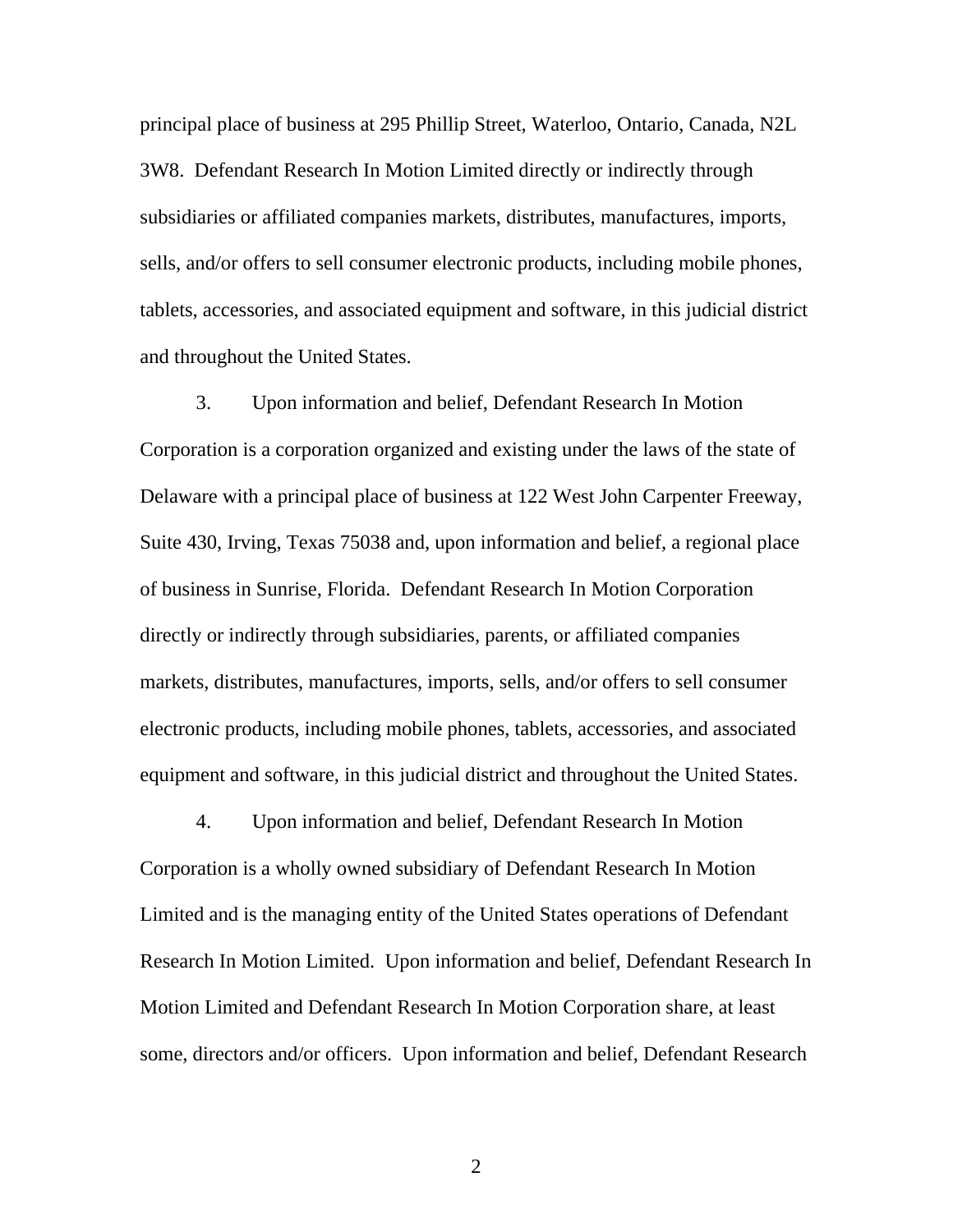In Motion Limited exercises operational control over Defendant Research In Motion Corporation.

#### **JURISDICTION**

5. This action for patent infringement arises under the Patent Act, 35 U.S.C. § 271, et seq. This Court has subject matter jurisdiction under 28 U.S.C. §§ 1331 and 1338(a).

6. This Court has personal jurisdiction over Defendants under Florida Statute § 48.193. Defendants have engaged in business, have at least one office, and have committed or caused tortuous injury in this judicial district. Defendants have also engaged in substantial and not isolated activity within this state.

7. Upon information and belief, Defendants have conducted business in this judicial district. Upon information and belief, Defendant Research In Motion Corporation has been registered as a foreign corporation in Florida since 2002 and currently has a registered agent in this judicial district. Upon information and belief, Defendant Research In Motion Limited's website lists two offices in this judicial district located at 1200 Sawgrass Corporate Parkway, Suites 100, 200, Sunrise, Florida 33323 and 13800 Northwest 14th St., Sunrise, Florida 33323. Upon information and belief, since 2005, Defendants have annually hosted their largest BlackBerry event, "BlackBerry World" (formerly part of the "Wireless Enterprise Symposium"), in Florida.

8. Defendants have committed acts of patent infringement within this judicial district. Defendants, directly or through intermediaries, import,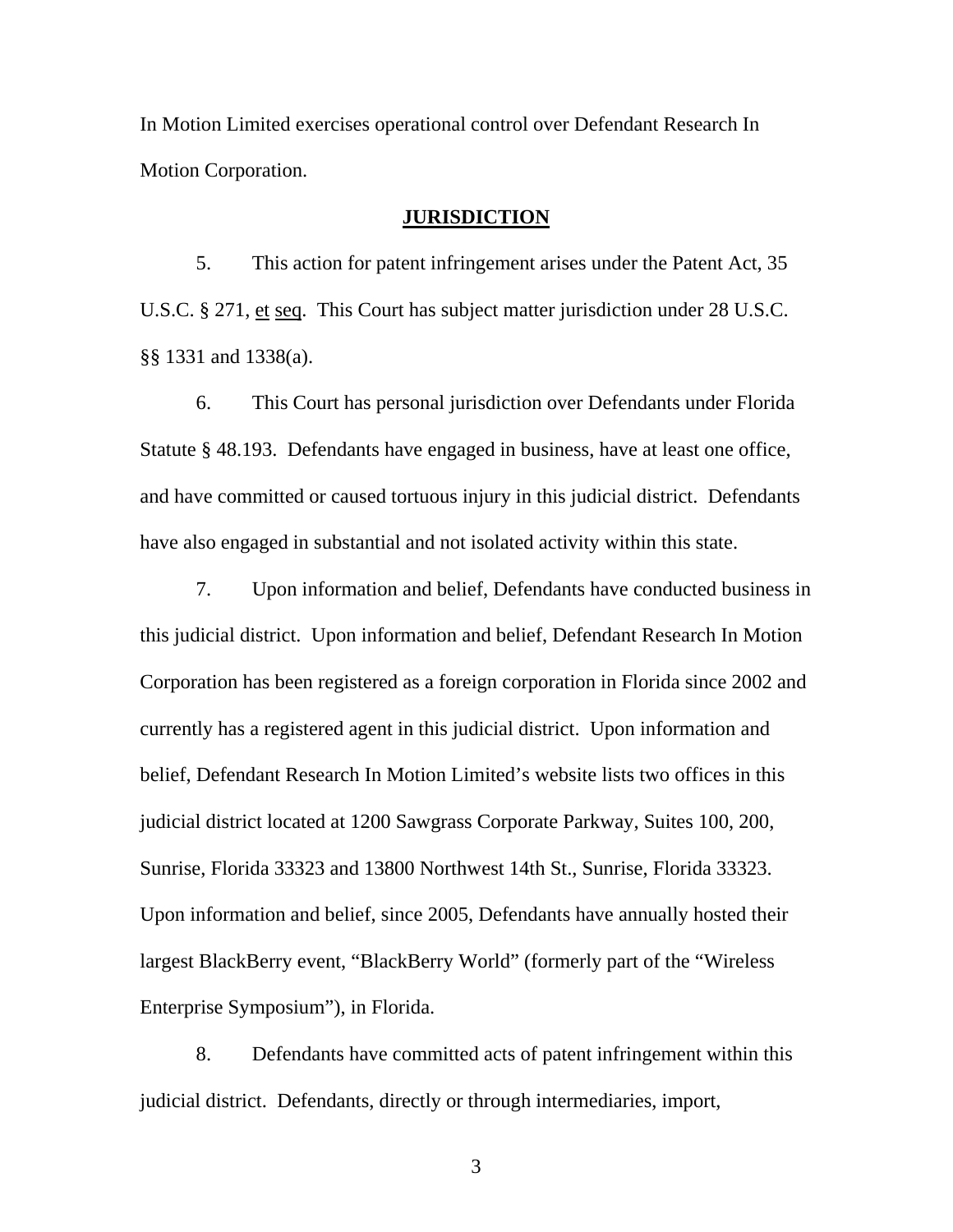manufacture, use, sell, and/or offer to sell (including through http://www.rim.com, an interactive web page) infringing products within this judicial district. Defendants also purposefully and voluntarily place infringing products into the stream of commerce with the expectation that they will be purchased by consumers in this judicial district. Defendants reasonably should have anticipated being subject to suit in this judicial district. Defendants' acts of patent infringement are aimed at this judicial district and/or have effect in this judicial district.

9. Venue is proper in this Court pursuant to 28 U.S.C. §§ 1391 and 1400(b).

# **COUNT I Claim for Patent Infringement of U.S. Patent No. 6,260,168**

10. The allegations of paragraphs 1 through 9 are re-alleged as if fully set forth herein.

11. Wi-LAN is the owner of United States Patent No. 6,260,168 ("the '168 Patent") which duly and legally issued on July 10, 2001.

12. The Bluetooth Special Interest Group ("Bluetooth SIG") is a not-forprofit trade association responsible for publishing specifications for certain wireless technology under the Bluetooth name. Upon information and belief, Defendant Research In Motion Limited is a member of the Bluetooth SIG.

13. The Bluetooth Specification, published by the Bluetooth SIG, defines a Data Voice packet ("DV packet") for use in data communication wherein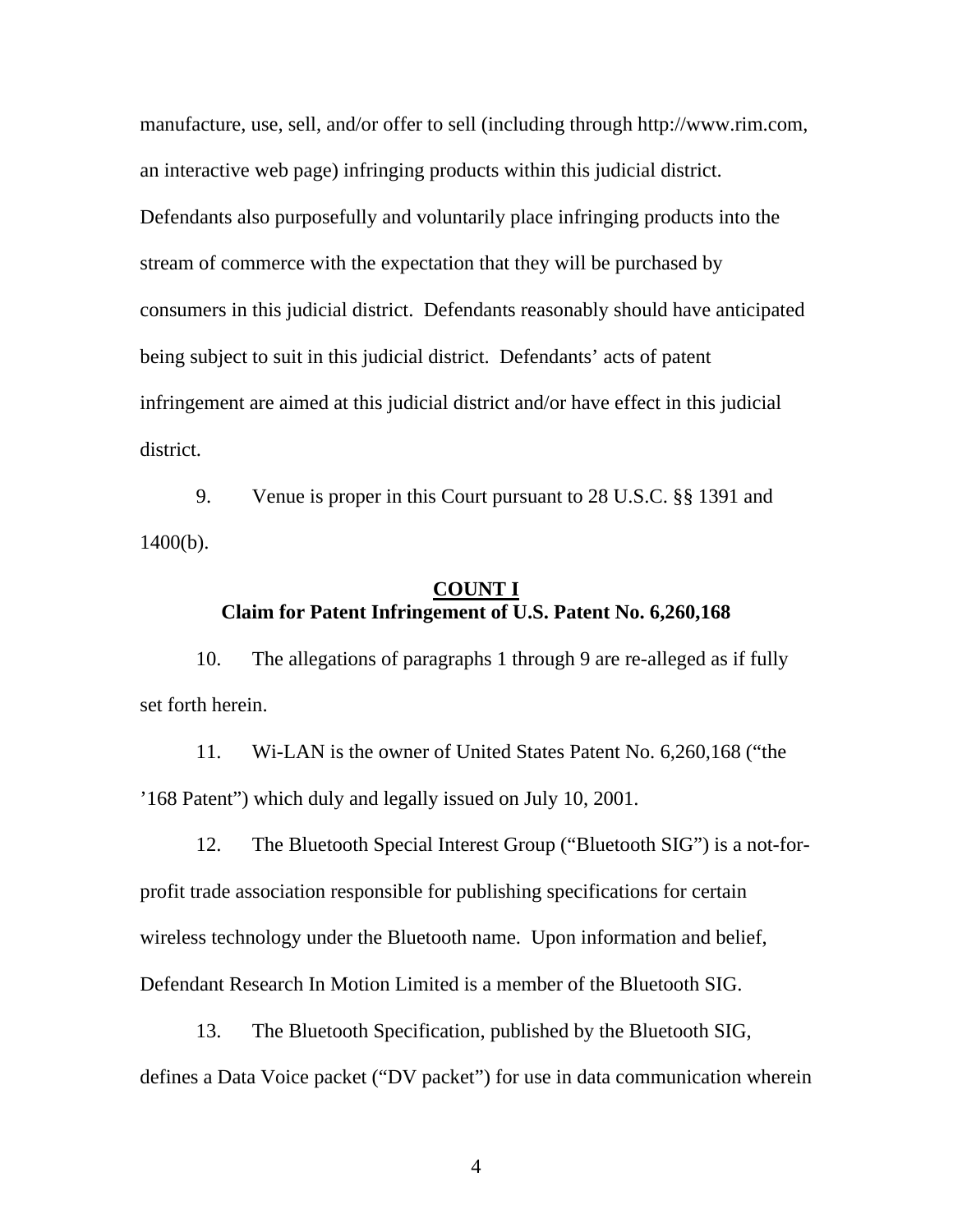the DV packet's payload is divided into a data field that is protected by forward error protection (FEC) and a voice field that is not protected by FEC. Figure 6.10, reproduced below, of the Bluetooth Specification Version 2.1 illustrates the DV packet format.

|                              |                                               | MSB<br>$45 - 150$           |
|------------------------------|-----------------------------------------------|-----------------------------|
| <b>ACCESS</b><br><b>CODE</b> | <b>VOICE</b><br><b>HEADER</b><br><b>FIELD</b> | <b>DATA</b><br><b>FIELD</b> |

Figure 6.10: DV packet format

14. Defendants make, import, sell, use, and/or offer to sell mobile phones, tablets, and/or accessories that, upon information and belief, incorporate the use of DV packets for data communication as defined in the Bluetooth Specification (these products hereinafter "Bluetooth-Compliant Products"). Defendants have caused to be listed at least 60 product models as being compliant with Bluetooth Specification on the Bluetooth SIG's "Qualified Listings" accessible at https://www.bluetooth.org/. Examples of Defendants' Bluetooth-Compliant Products include, but are not limited to, the BlackBerry PlayBook, Bold, Torch, Curve, Style, Pearl, Storm, Storm2, Tour, Wireless Headset, Visor Mount Speakerphone, Presenter, and Smart Card Reader. Bluetooth-Compliant Products of Defendants are being sold, offered for sale, and used in this judicial district.

15. Defendants' making, importing, selling, using and/or offering for sale their Bluetooth-Compliant Products that incorporate the use of DV packets for data communication directly infringes the '168 patent.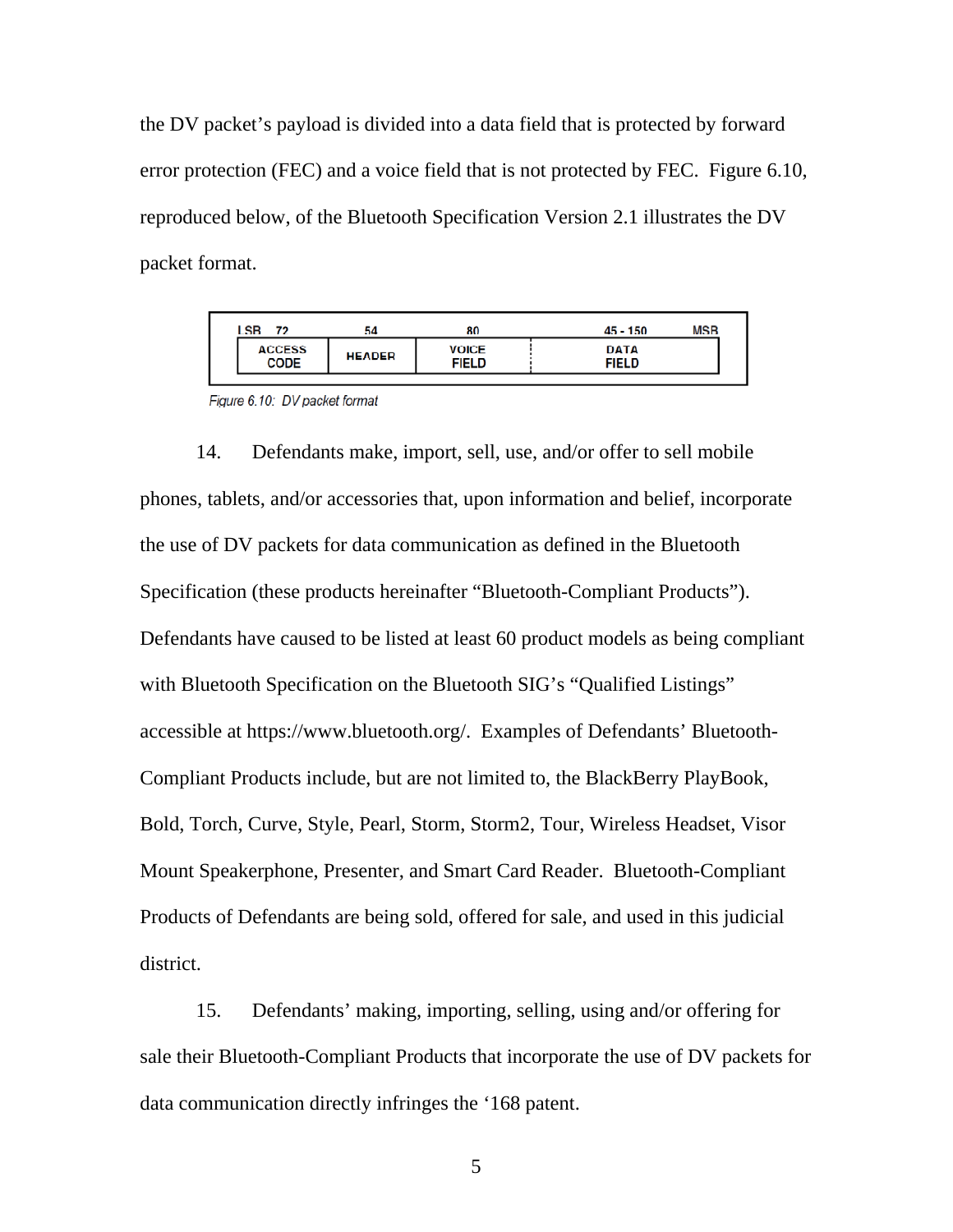16. Upon information and belief, Defendants have been and are indirectly infringing, e.g., at least as contributory infringers, one or more claims of the '168 Patent by their actions relating to making, using, importing, selling and/or offering for sale their Bluetooth-Compliant Products that incorporate the use of DV packets for data communication.

17. Defendants' Bluetooth-Compliant Products that incorporate the use of DV packets for data communication constitute at least a material component of the invention claimed in the '168 Patent in that these devices when implementing DV packets determine portions of a data link layer that do not require forward error correction and assign portions of the data link layer segments to include forward error correction and portions to be unprotected based on that determination. See, e.g., Bluetooth Specification Version 2.1 at Section 6.5.2.4 "DV packet". The components and functionality (including software) for generating the DV packets have no substantial non-infringing use and are not a staple article of commerce.

18. Defendants know and have known their Bluetooth-Compliant Products are especially made or especially adapted for use in infringing the '168 Patent. At least as early as service of this Complaint, Defendants had knowledge of the '168 Patent. Upon information and belief, Defendants had knowledge of the '168 Patent prior to service of this Complaint through competition, collaboration, and litigation with the original assignee of the '168 Patent. The original assignee of the '168 Patent, Glenayre Electronics Inc. ("Glenayre"), was a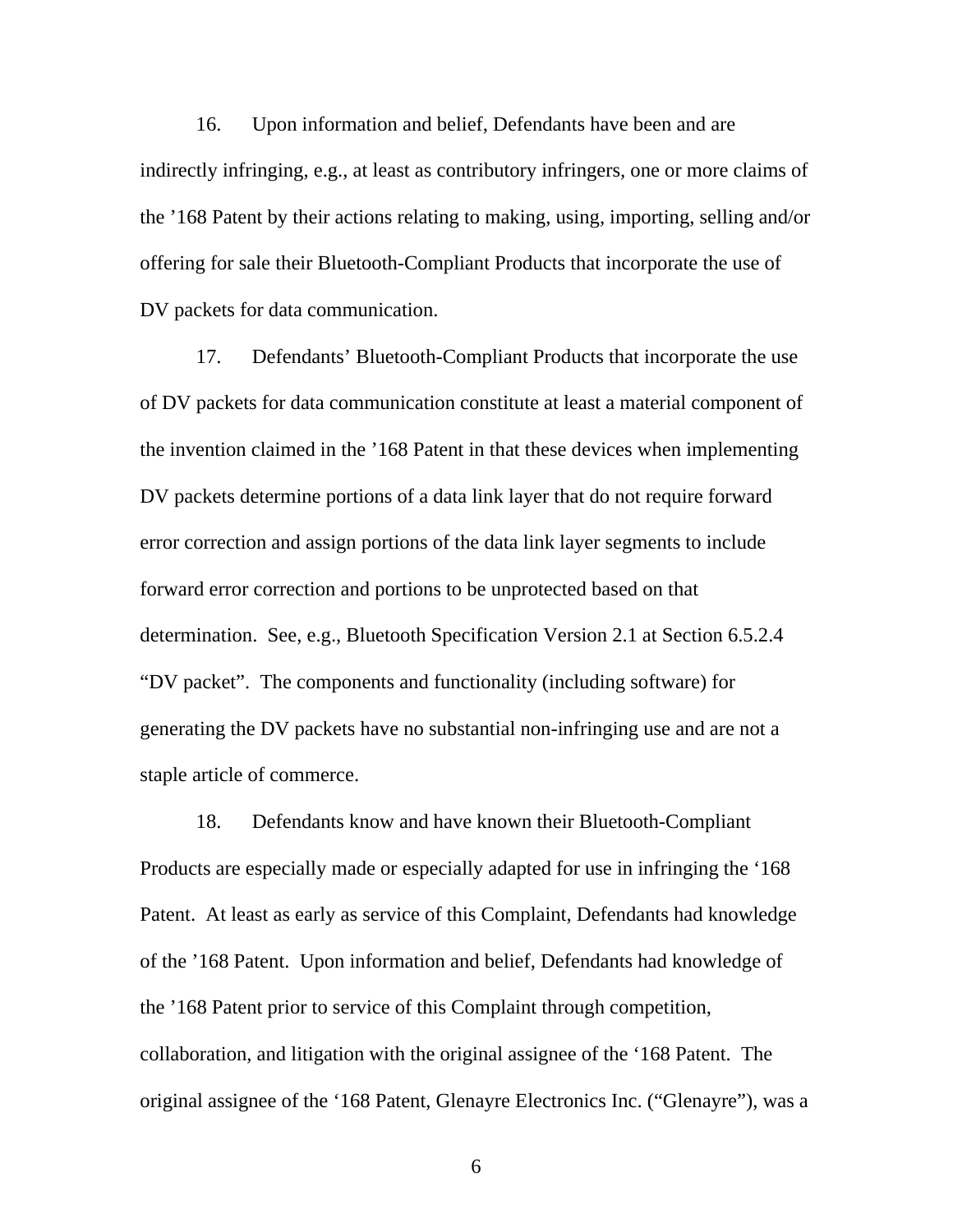direct competitor with Defendants. During the same year the '168 patent issued, Glenayre and Defendants were involved in patent infringement litigation, *Research In Motion v. Glenayre Elecs.*, 01-cv-00322 (D. Del. 2001). After the parties settled the patent litigation, Defendants and Glenayre entered into a collaboration relationship to integrate Glenayre's messaging services with Defendants' BlackBerry Wireless Handheld. Upon information and belief, Defendants would have been aware of the '168 Patent based on its competition, collaboration, and litigation with Glenayre.

19. The use of Defendants' Bluetooth-Compliant Products to transmit DV packets for data communication results in direct infringement of the '168 Patent. Upon information and belief, users of Defendants' Bluetooth-Compliant Products, including employees of Defendants, use the products to infringe the '168 Patent.

20. Plaintiff has provided notice pursuant to and in satisfaction of 35 U.S.C. § 287.

21. Plaintiff has been and continues to be irreparably harmed and monetarily harmed by Defendants' infringement of the '168 Patent. If Defendants' infringement is not enjoined, Plaintiff will continue to be irreparably and monetarily harmed.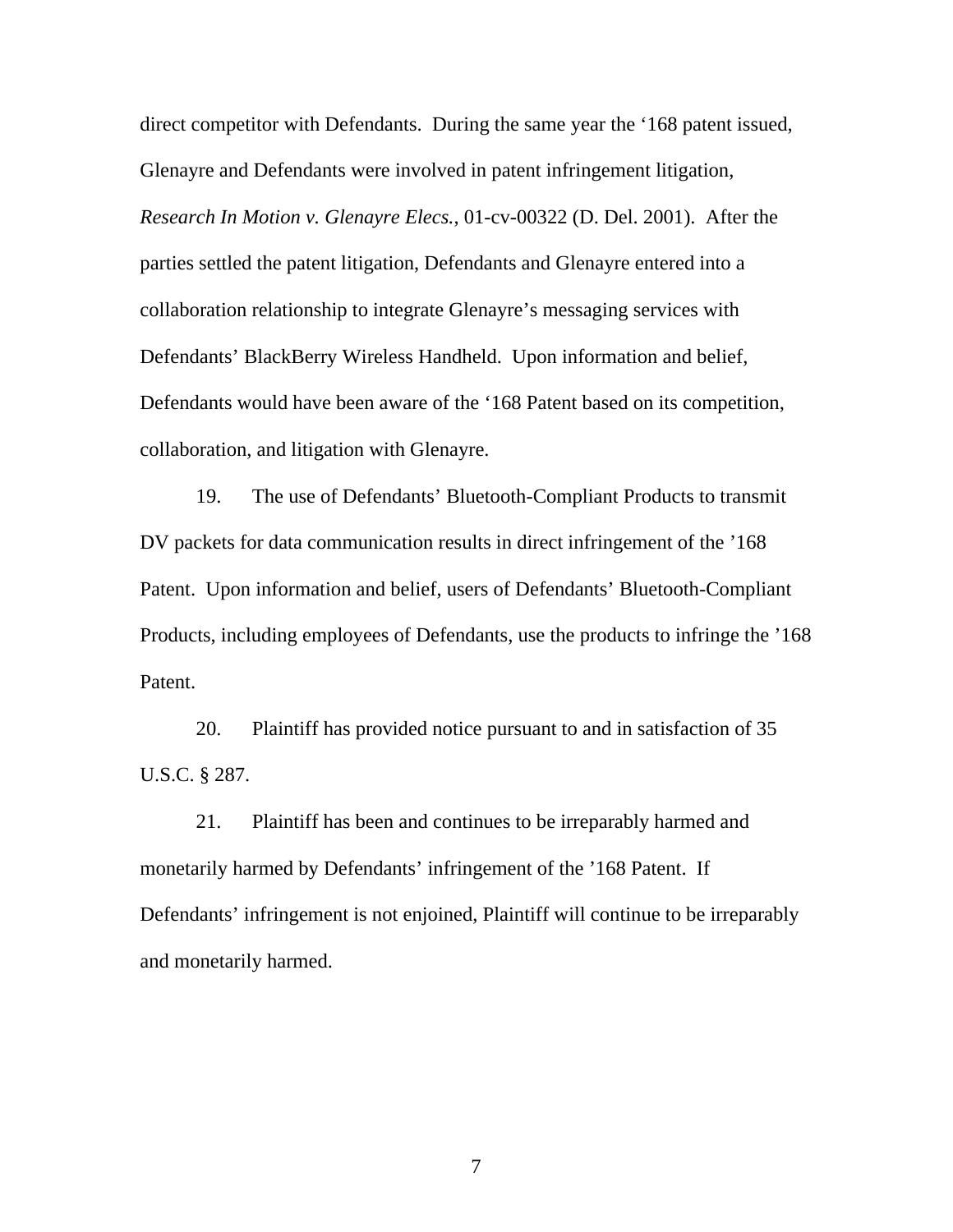#### **PRAYER FOR RELIEF**

WHEREFORE, Plaintiff respectfully requests the following relief:

A. A judgment that Defendants have infringed the '168 Patent;

B. A judgment and order requiring Defendants to pay all appropriate damages under 35 U.S.C. § 284;

C. A judgment and order requiring Defendants to pay the costs of this action, including all disbursements, and attorney fees, if this case is exceptional as provided by 35 U.S.C. § 285; and

D. Both preliminary and permanent injunctions against Defendants and their officers, agents, employees, attorneys, and all persons in active concert or participation with them, prohibiting infringement of the '168 Patent; and

E. Such other and further relief that this Court may deem just and equitable.